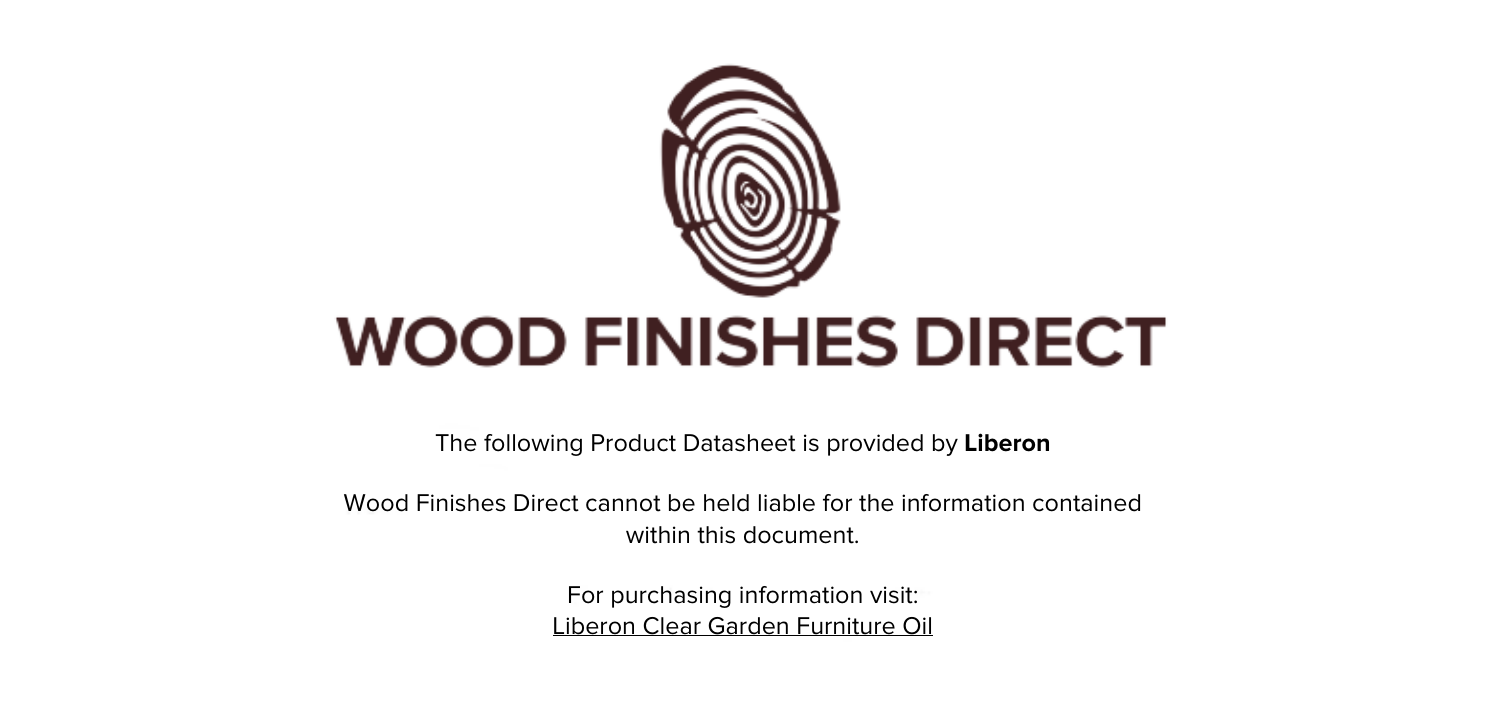

# **Garden Furniture Oil**

- Feeds, seals and protects the natural beauty of exterior wood
- Contains ultra violet filters to reduce fading from sunlight
- Penetrates deep into the wood for long term  $\bullet$ protection
- Ideal for regular protection / maintenance  $\bullet$
- Enhances the natural colour of the wood





## **Product use**

Liberon Garden Furniture Oil is ideal for feeding, enhancing and protecting old and new wood. It can be applied to chairs, tables, gates and other exterior wood and contains UV filters to provide lasting protection from the sun.

## **Preparation**

Ensure the surface is clean, dry and free from varnish or other finishes. Remove any surface mould and grime with Liberon Garden Furniture Cleaner as this may cause the timber to blacken when oiling.

#### **Application**

Shake well before use. Apply the oil using a brush or lint-free cotton cloth. Allow the oil to penetrate for up to 20 minutes and wipe the surface dry with a clean, lint-free cloth. Allow to dry for a minimum of 24 hours before applying more coats of oil.

We recommend a minimum of 3 coats are applied, more in exposed areas. Allow the oil to dry for 24 hours before using treated furniture.

Important: Oil finishes bring out the natural colours of timber. A wet surface will be an indication of the final colour. Always test product on a spare surface or inconspicuous area for colour, compatibility and end result.

#### **Cleaning and maintenance**

Clean surface dirt with Liberon Garden Furniture Cleaner before oiling. For continued protection all timber should be re-oiled once or twice a year as routine maintenance.

#### **Precautions**

- Not suitable for use on lacquered, varnished or painted surfaces.  $\bullet$
- Wear protective gloves when applying Garden Furniture Oil.
- Store Liberon Garden Furniture Oil at a temperature above 5°C. Always replace the lid otherwise the oil can deteriorate.
- Oily cloths can self combust. Do not leave impregnated cloths in bundles. Before discarding lay them flat outside to dry to avoid a fire hazard.
- On exterior oak we recommend the use of Liberon Pure Tung Oil.